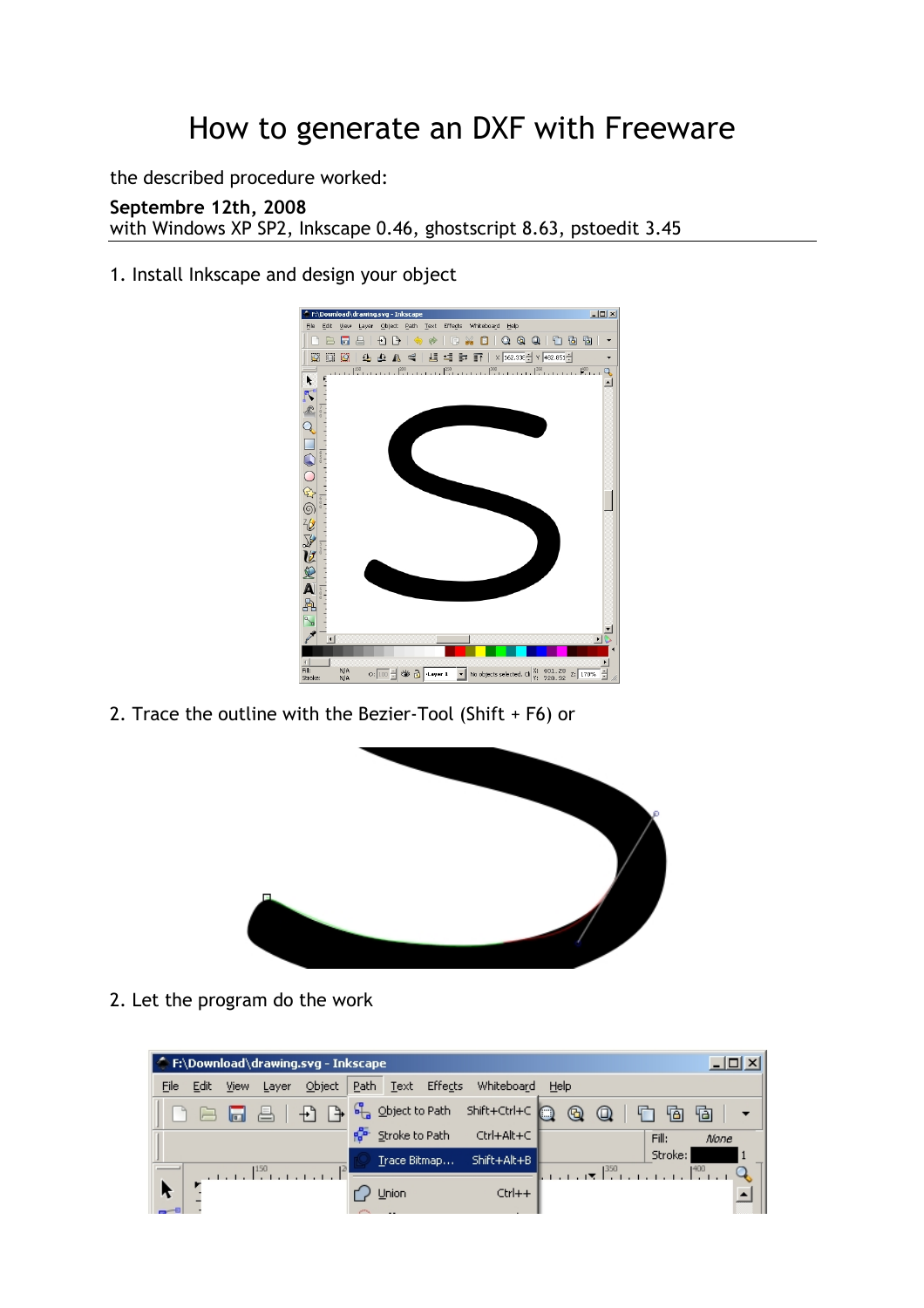3. Delete everything but the Outline and Save it as .ps (e.g. "Letter\_S.ps")



4. Install ghostscript, ghostview and pstoedit. For further usage make sure Ghostview knows Ghostscript's dll

| <b>GSview</b>                                       |                 |
|-----------------------------------------------------|-----------------|
| File Edit Options View Orientation Media Help       |                 |
| GAI?GHIPHHHQQR?                                     |                 |
|                                                     |                 |
| <b>Advanced Configure</b>                           | $\vert x \vert$ |
|                                                     |                 |
| <b>Ghostscript DLL:</b>                             | <b>Ok</b>       |
| E:\Programme\gs\gs8.63\bin\gsdll32.dll              |                 |
|                                                     | Cancel          |
| Ghostscript Include Path:                           |                 |
| E:\Programme\gs\gs8.63\lib;E:\Programme\gs\fonts;E: | Defaults        |

5. Copy the saved .ps file into the pstoedit folder

| E:\Programme\pstoedit |                       |         |           |          |        |
|-----------------------|-----------------------|---------|-----------|----------|--------|
| Datei                 | Bearbeiten            | Ansicht | Favoriten | Extras   | 7      |
| Zurück                |                       |         | Suchen    |          | Ordner |
| Adresse               | E:\Programme\pstoedit |         |           |          |        |
| Name                  |                       |         |           | Größe    | Typ    |
| drvlplot.dll          |                       |         | 624 KB    | Programr |        |
| drvswf.dll            |                       |         | 140 KB    | Programr |        |
| plugins.dll           |                       |         | 136 KB    | Programr |        |
| pstoedit.dll          |                       |         | 616 KB    | Programr |        |
| stddrivers.dll        |                       |         | 264 KB    | Programr |        |
| readme.wri            |                       |         | 4 KB      | Write-Do |        |
| Letter_S.ps           |                       |         | 3 KB      | VLC medi |        |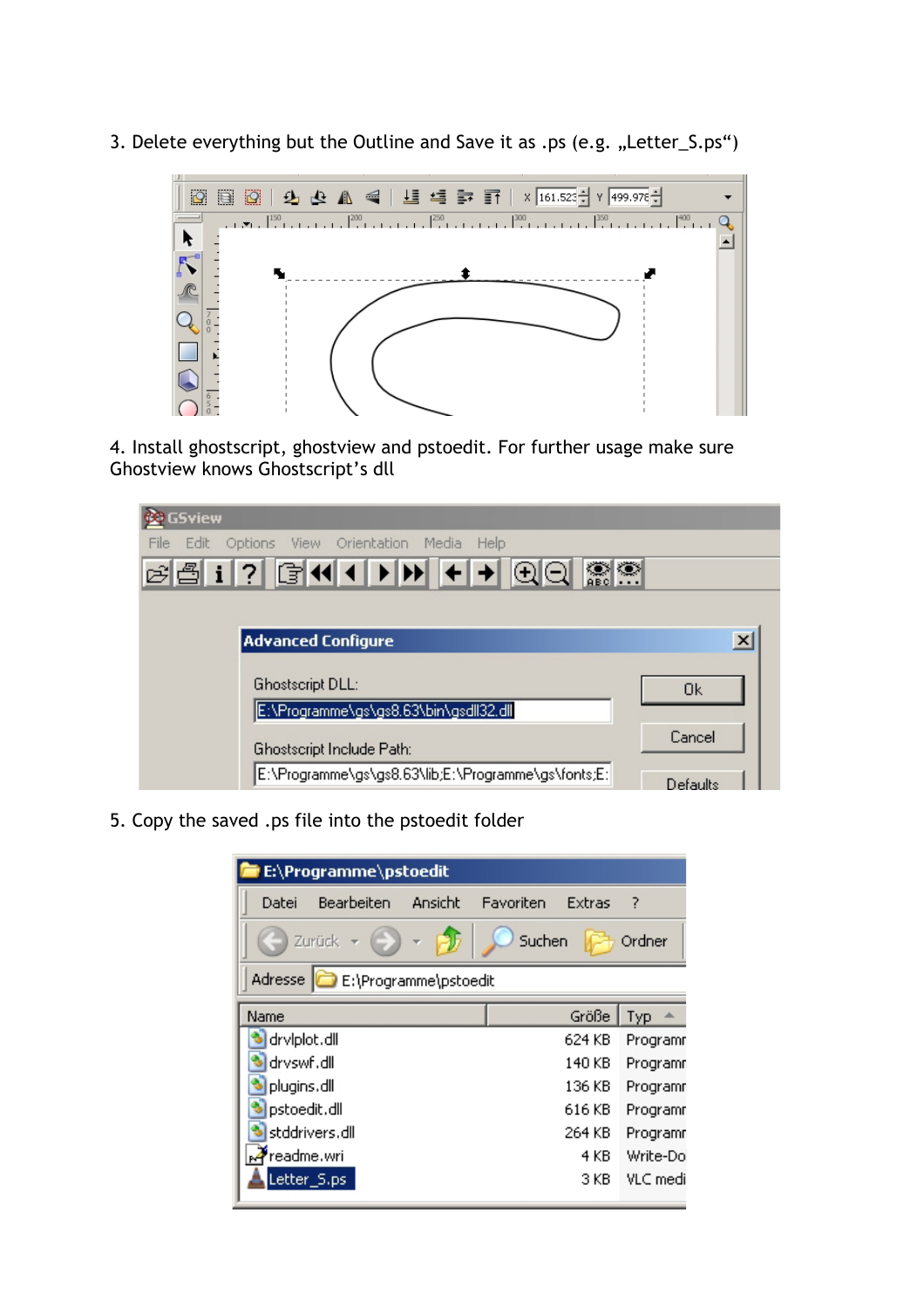## 6. Open the DOS Box via "Execute/cmd" and jump to the pstoedit folder.

Useful DOS stuff: "cd\" jumps to the root. "f:" changes the drive. "dir" lists and "cd [e.g.programs]" just brings you there … or see the links below ;-)

| - 10                                                                               |  |  |  |  |  |  |
|------------------------------------------------------------------------------------|--|--|--|--|--|--|
|                                                                                    |  |  |  |  |  |  |
|                                                                                    |  |  |  |  |  |  |
| E:\>e:                                                                             |  |  |  |  |  |  |
| E:\>dir<br>Datenträger in Laufwerk E: ist WINDOWS<br>Volumeseriennummer: 70B8-57EE |  |  |  |  |  |  |
|                                                                                    |  |  |  |  |  |  |
|                                                                                    |  |  |  |  |  |  |
| E:\>cd programme                                                                   |  |  |  |  |  |  |
| E:\Programme>cd pstoedit                                                           |  |  |  |  |  |  |
|                                                                                    |  |  |  |  |  |  |
|                                                                                    |  |  |  |  |  |  |

7. Execute the following command and find the generated dxf file in the pstoedit folder

$$
\hbox{\tt E:\Programme\texttt{v}stoedit}\texttt{p}stoedit.exe-f dxf_s letter_S.ps output.dxf
$$

"dxf" generates outlines, "dxf\_s" only centerlines

| [Letter_S.ps] | Name of your .ps-file               |
|---------------|-------------------------------------|
| [output.dxf]  | Name of output-file to be generated |